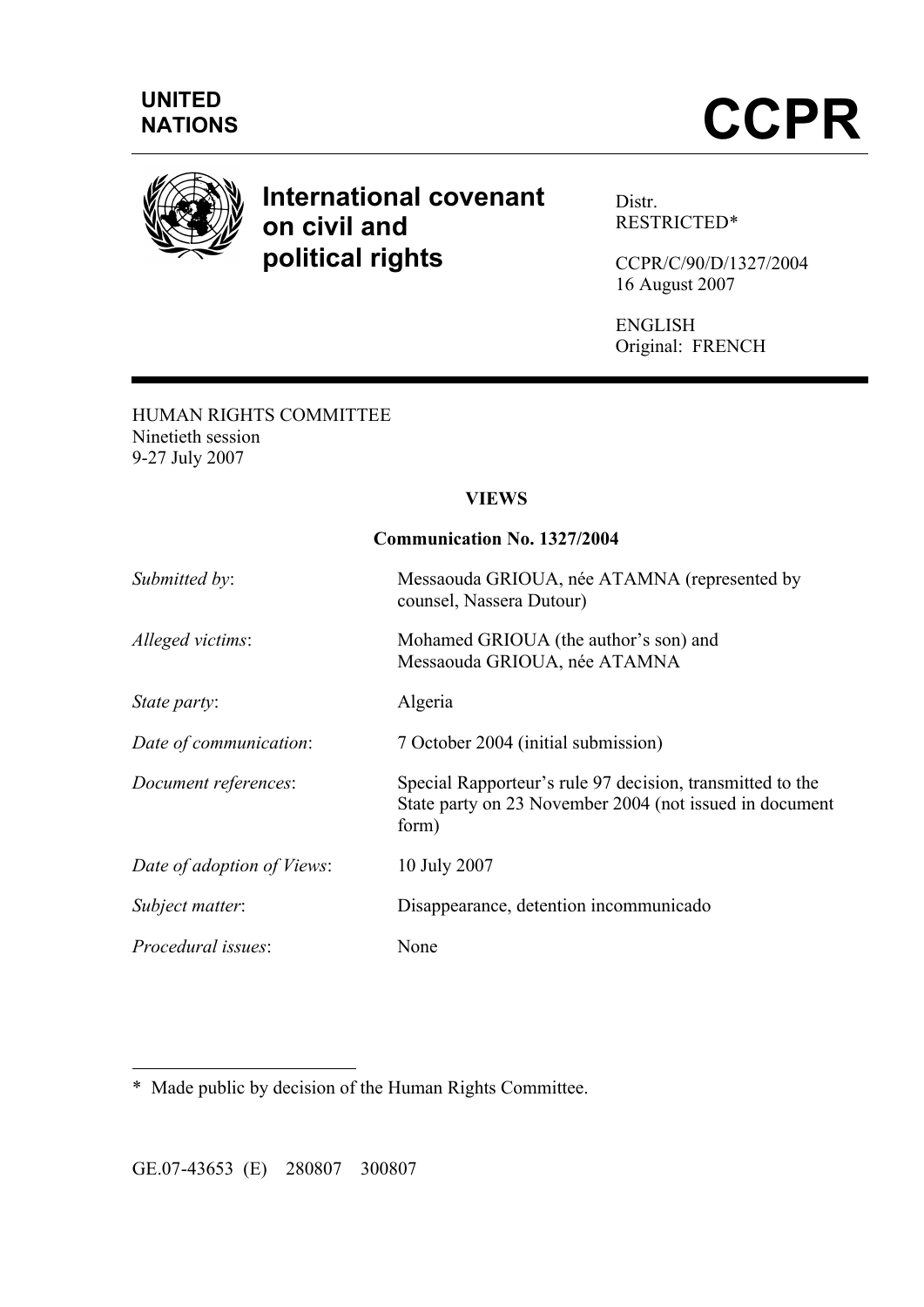CCPR/C/90/D/1327/2004 page 2 *Substantive issues*: Prohibition of torture and cruel, inhuman and degrading treatment and punishment; right to liberty and security of person; arbitrary arrest and detention; respect for the inherent dignity of the human person; right to recognition before the law *Articles of the Covenant*: 2, paragraph 3; 7; 9; 16

*Articles of the Optional Protocol*: 5, paragraph 2 (b)

On 20 July 2007, the Human Rights Committee adopted the annexed draft as the Committee's Views under article 5, paragraph 4, of the Optional Protocol in respect of communication No. 1327/2004.

# **[ANNEX]**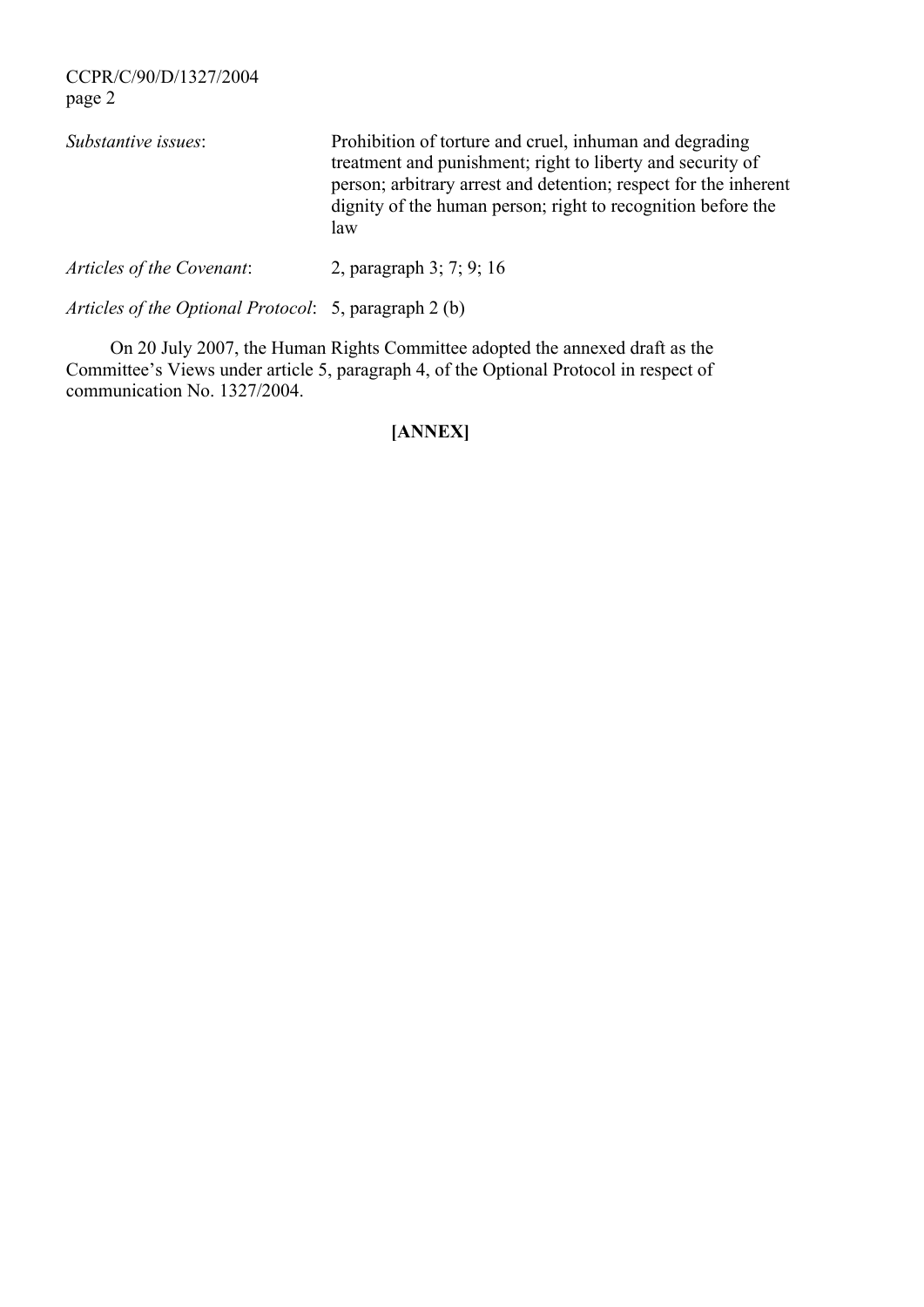#### **Annex**

### **VIEWS OF THE HUMAN RIGHTS COMMITTEE UNDER ARTICLE 5, PARAGRAPH 4, OF THE OPTIONAL PROTOCOL TO THE INTERNATIONAL COVENANT ON CIVIL AND POLITICAL RIGHTS**

#### **Ninetieth session**

#### **concerning**

#### **Communication No. 1327/2004**\*\*

| Submitted by:          | Messaouda GRIOUA, née ATAMNA (represented by<br>counsel, Nassera Dutour) |
|------------------------|--------------------------------------------------------------------------|
| Alleged victims:       | Mohamed GRIOUA (the author's son) and<br>Messaouda GRIOUA, née ATAMNA    |
| <i>State party:</i>    | Algeria                                                                  |
| Date of communication: | 7 October 2004 (initial submission)                                      |

*The Human Rights Committee*, established under article 28 of the International Covenant on Civil and Political Rights,

*Meeting* on 10 July 2007,

*Having concluded* its consideration of communication No. 1327/2004, submitted on behalf of Mohamed GRIOUA (the author's son) and Messaouda GRIOUA, née ATAMNA (the author) under the Optional Protocol to the International Covenant on Civil and Political Rights,

*Having taken into account* all written information made available to it by the author of the communication and the State party,

*Adopts* the following:

<sup>\*\*</sup> The following members of the Committee participated in the examination of the present communication: Mr. Abdelfattah Amor, Mr. Prafullachandra Natwarlal Bhagwati, Ms. Christine Chanet, Mr. Yuji Iwasawa, Mr. Edwin Johnson, Mr. Walter Kälin, Mr. Ahmed Tawfik Khalil, Ms. Zonke Zanele Majodina, Ms. Iulia Antoanella Motoc, Mr. Michael O'Flaherty, Ms. Elisabeth Palm, Mr. José Luis Pérez Sanchez-Cerro, Mr. Rafael Rivas Posada, Sir Nigel Rodley, Mr. Ivan Shearer and Ms. Ruth Wedgwood.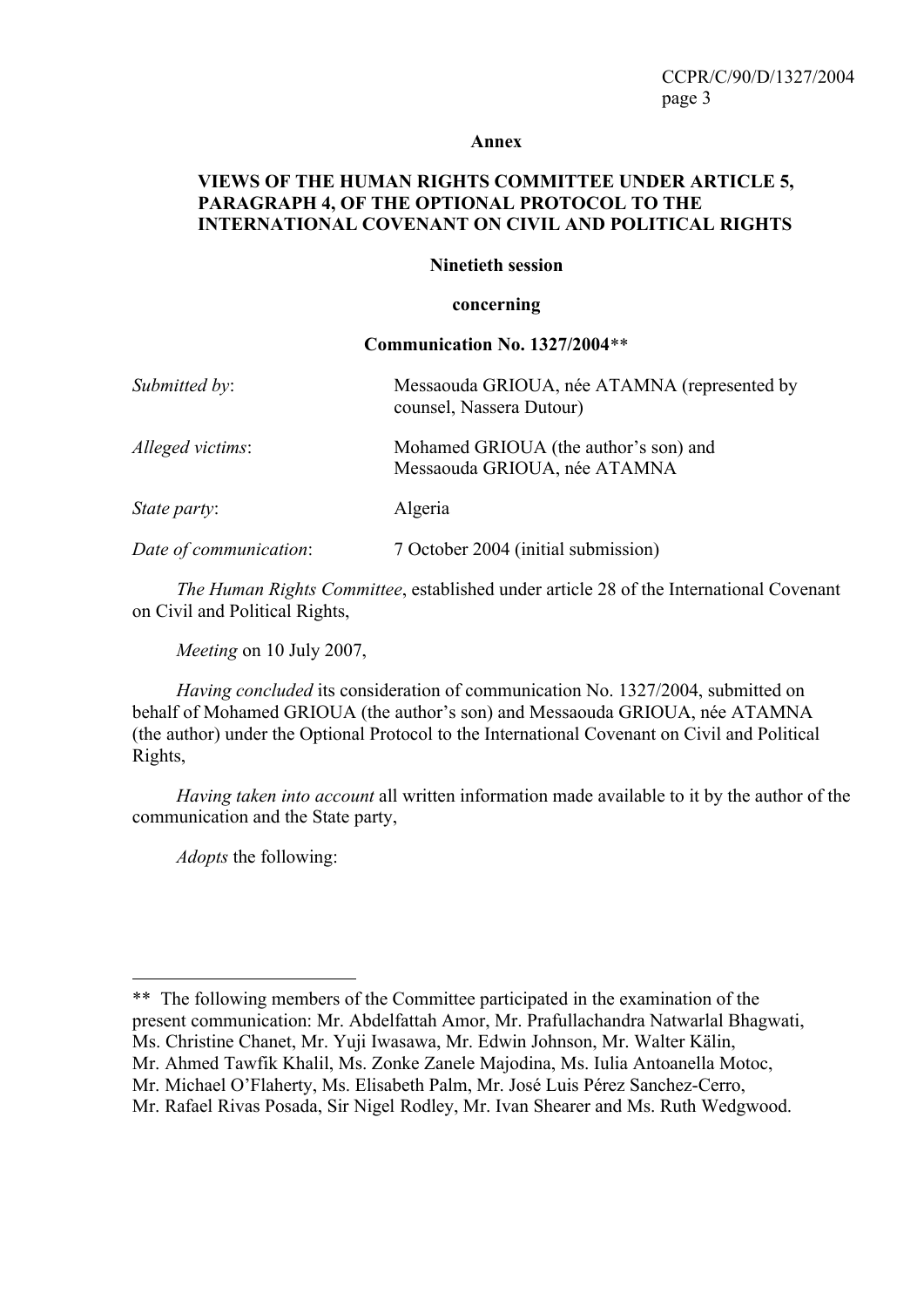# **Views under article 5, paragraph 4, of the Optional Protocol**

1.1 The author of the communication, dated 7 October 2004, is Ms. Messaouda GRIOUA, née ATAMNA, an Algerian national, who is acting on her own behalf and on behalf of her son, Mohamed GRIOUA, also an Algerian national, born on 17 October 1966. The author claims that her son is a victim of violations by Algeria of article 2, paragraph 3, and articles 7, 9 and 16 of the International Covenant on Civil and Political Rights and that she herself is a victim of violations by Algeria of articles 2, paragraph 3, and 7 of the Covenant. She is represented by counsel, Nassera Dutour, spokesperson for the Collectif des Familles de Disparu(e)s en Algérie. The Covenant and its Optional Protocol entered into force for the State party on 12 December 1989.

1.2 On 11 July and 23 August 2005, counsel requested interim measures relating to the State party's draft *Charte pour la Paix et la Réconciliation Nationale*, which was submitted to a referendum on 29 September 2005. In counsel's view, the draft law was likely to cause irreparable harm to the victims of disappearances, putting at risk those persons who were still missing, and to deprive victims of an effective remedy and render the views of the Human Rights Committee ineffective. Counsel therefore requested that the Committee invite the State party to suspend its referendum until the Committee had issued views in three cases (including the *Grioua* case). The request for interim measures was transmitted to the State party on 27 July 2005 for comment. There was no reply.

1.3 On 23 September 2005, the Special Rapporteur on new communications and interim measures requested the State party not to invoke, against individuals who had submitted or might submit communications to the Committee, the provisions of the law affirming "that no one, in Algeria or abroad, has the right to use or make use of the wounds caused by the national tragedy in order to undermine the institutions of the People's Democratic Republic of Algeria, weaken the State, impugn the integrity of all the agents who served it with dignity, or tarnish the image of Algeria abroad", and rejecting "all allegations holding the State responsible for deliberate disappearances. They [the Algerian people] consider that reprehensible acts on the part of agents of the State, which have been punished by law whenever they have been proved, cannot be used as a pretext to discredit the security forces as a whole, who were doing their duty for their country with the support of the general public".

# **The facts as presented by the author**

2.1 The author states that, between 5.30 a.m. and 2 p.m. on 16 May 1996, uniformed men and official vehicles of the "joint forces" (police, gendarmerie and Army) surrounded El Merdja, a large district of Baraki, in the eastern suburbs of Algiers, and conducted an extensive search operation which led to the arrest of some 10 people. At 8 a.m., several members of the National People's Army in paratrooper uniforms came to the Grioua family's door. They entered and searched the house from top to bottom without a warrant. Finding nothing, the soldiers arrested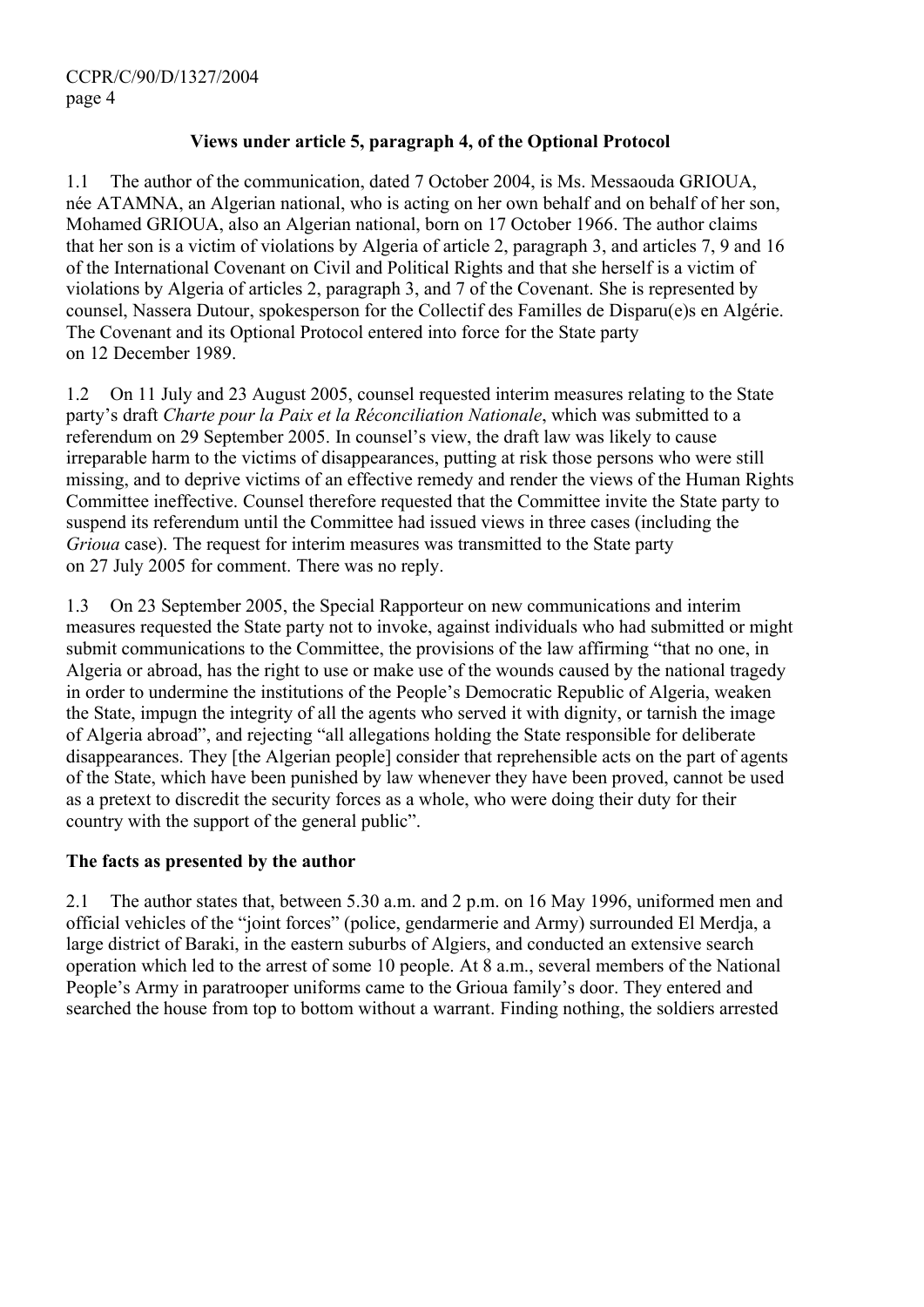the author's son in the presence of the family and informed his parents, of whom the author is one, that their son was being detained to help with inquiries; they produced no legal summons or arrest warrant.

2.2 The author states that she ran after the soldiers who had taken her son away and followed them to the house of her neighbours, the Chihoubs. There she saw the soldiers arrest Djamel Chihoub, whom they also took away, together with her son. She then saw the soldiers go to the home of the Boufertella family and arrest their son, Fouad Boufertella. Finally, the soldiers (and their three prisoners) entered the Kimouche family's house and again arrested the son, Mourad Kimouche. The author provides several statements by individuals who have officially declared that they witnessed the events of 16 May 1996 and saw the author's son being arrested at his home by soldiers and taken away in army vehicles. The author maintains that these statements confirm the circumstances surrounding her son's arrest.

2.3 The soldiers handcuffed the prisoners in pairs and at 11 a.m. took them in a service vehicle to the Ibn Taymia school at the entrance to the Baraki district, which had been requisitioned as command headquarters. All those arrested that day were taken to the Ibn Taymia school, where the joint forces proceeded to carry out identity checks. Some were released immediately, while others were taken to the Baraki gendarmerie, the Baraki military barracks or the Les Eucalyptus police station, in a district not far from Baraki.

2.4 The author says she began searching at 10 a.m. the same day, going first to the Baraki gendarmerie. The gendarmes told her that the people she had seen arrested and had herself identified had not been taken there. They advised her to try the Baraki police station, but there she was told by the officers that they had not arrested anyone and she should go to the Baraki barracks, where her son would be. At the Baraki military barracks the soldiers advised her to try the police station instead, but when she returned to the police station the police officers again told her her son was definitely at the barracks and the soldiers had been lying. The author continued to search until nightfall.

2.5 The next day, 17 May 1996, the author resumed her search and the gendarmes, police and military again sent her from pillar to post. From that day on, the author has not ceased in her efforts to locate her son. She has been to the barracks several times and each time has met with the same vague responses from the soldiers. She has constantly come up against the silence of the authorities, who refuse to give her any information on her son's detention.

2.6 On the day of the raid, Fouad Boufertella was released at around 7 p.m. with injuries to one eye and a foot. He told the author that he had been released from the Baraki barracks, saying that the author's son and the others arrested at the same time (Mourad Kimouche and Djamel Chihoub) had been held with him. He said that he and they had each been tortured, one by one, for 10 minutes. He said he had seen Djamel Chihoub being given electric shocks and had heard the torturers saying they would wait until that night to torture the author's son.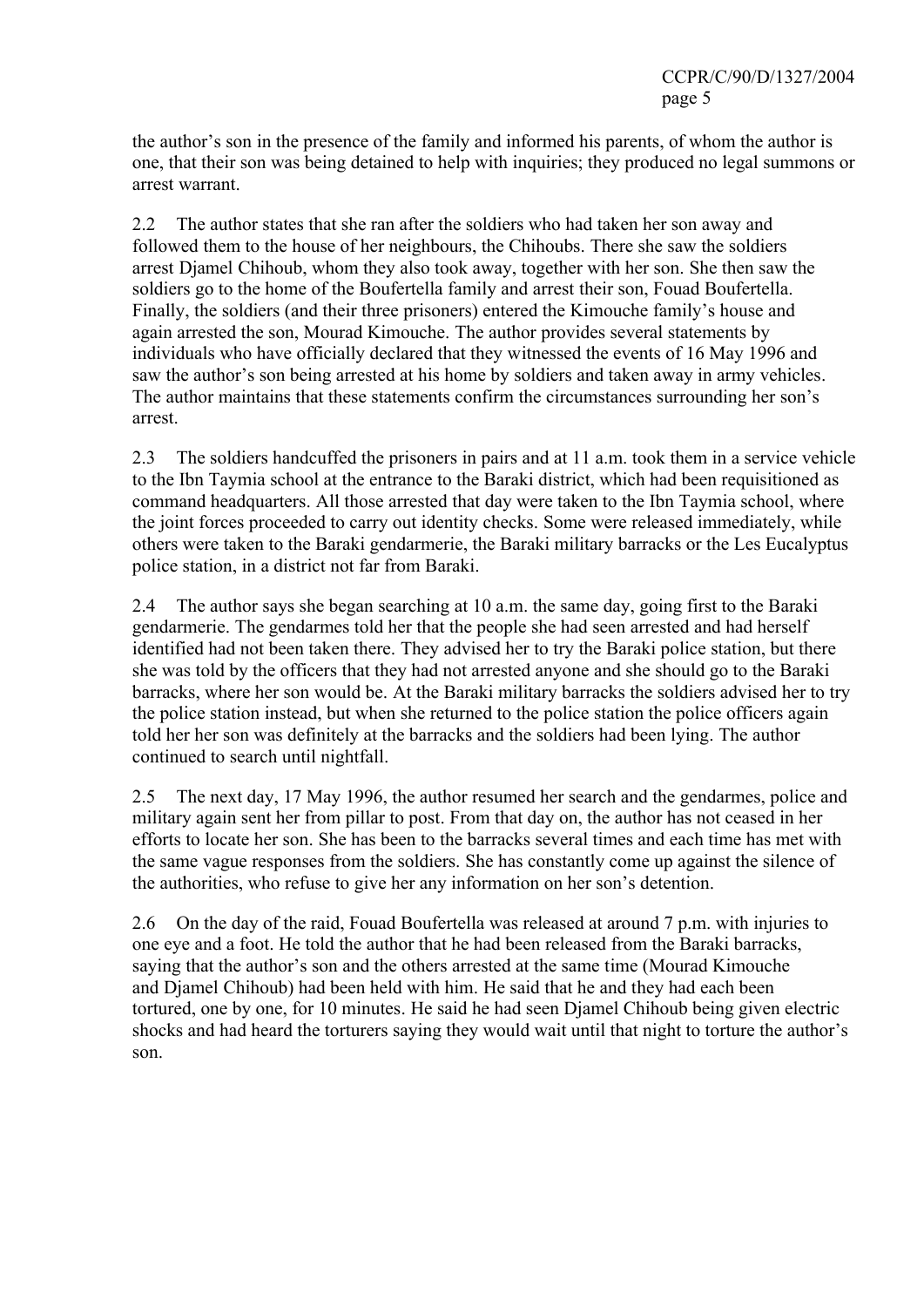$\overline{a}$ 

2.7 The author states that she lodged several complaints with various courts, the first barely a month after her son's disappearance.**<sup>1</sup>** Most were never acted upon.**<sup>2</sup>** The case was dismissed by the El Harrach Court on jurisdictional grounds on 29 October 1996 and the Algiers Court prosecutor replied on 21 January 1997, saying "I regret to inform you that inquiries into your son's whereabouts have proved fruitless, but if we locate him we will inform you forthwith." The examining magistrate at the El Harrach Court dismissed proceedings in the Grioua cases (Nos. 586/97 and 245/97)**<sup>3</sup>** on 23 November 1997. Case No. 836/98 was transferred to the Algiers Court on 4 April 1998; lastly, in case No. 854/99, the examining magistrate at the El Harrach Court dismissed the proceedings on 28 June 1999, a decision against which the author lodged an appeal with the Algiers Appeal Court on 18 July 1999. The Indictments Division of the Algiers Court, with which the appeal was lodged, rejected the author's petition on procedural grounds**<sup>4</sup>** in a decision dated 17 August 1999. On 4 September 1999, again in relation to case No. 854/99, the author submitted an appeal in cassation within the legal time limits, but this was not forwarded to the Cassation Department of the Algiers Court until 20 July 2002, and to the Supreme Court of Algiers on 4 August 2002. The Supreme Court has still not handed down a judgement.

2.8 On the question of domestic remedies, the author recalls the Committee's case law, which holds that only effective and available remedies need to be exhausted; she submits that, in the case under consideration, since it was her son's fundamental rights that were violated, only remedies of a judicial nature need to be exhausted.**<sup>5</sup>** She draws attention to the excessive delay

<sup>2</sup> Counsel provides copies of several summonses instructing members of the Grioua family to go to the Baraki gendarmerie (5 February 1997, 21 February 1997, 10 May 1998, 9 July 1998), the Algiers *wilaya* offices (22 June 1997), the Baraki police station (7 November 1997), the El Harrach Court (12 November 1997, 24 May 1999) and the Algiers prosecutor's office (date illegible).

**<sup>3</sup>** Notification recorded 31 November 1997.

**4** Under articles 170-174 ff. of the Code of Criminal Procedure.

**<sup>1</sup>** Complaint No. 849/96 dated 24 June 1996, lodged with the State prosecutor at the El Harrach Court; complaint No. 2202/96 dated 10 August 1996, lodged with the prosecutor at the Algiers Court; complaint referred on 28 August 1996 to the court prosecutor at Bir Mourad Rais, on 21 October 1996 to the court prosecutor at El Harrach and on 2 July 1997 to the Baraki gendarmerie; a new complaint dated 30 December 1996 lodged with the State prosecutor at the El Harrach Court; complaint dated 1 April 1998 lodged with the prosecutor at the Algiers Court; complaint dated 2 August 1999 lodged with the prosecutor at the Blida military court; complaint dated 2 January 2001 lodged with the State prosecutor at the El Harrach Court.

**<sup>5</sup>** Counsel cites communications Nos. 147/1983, *Lucia Arzuada Gilboa v. Uruguay*, Views adopted on 1 November 1985; 563/1993, *Bautista de Arellana v. Colombia*, Views adopted on 27 October 1995; 612/1995, *José Vicenté et al. v. Colombia*, Views adopted on 29 July 1997; and 778/1997, *Coronel et al. v. Colombia*, Views adopted on 24 October 2002.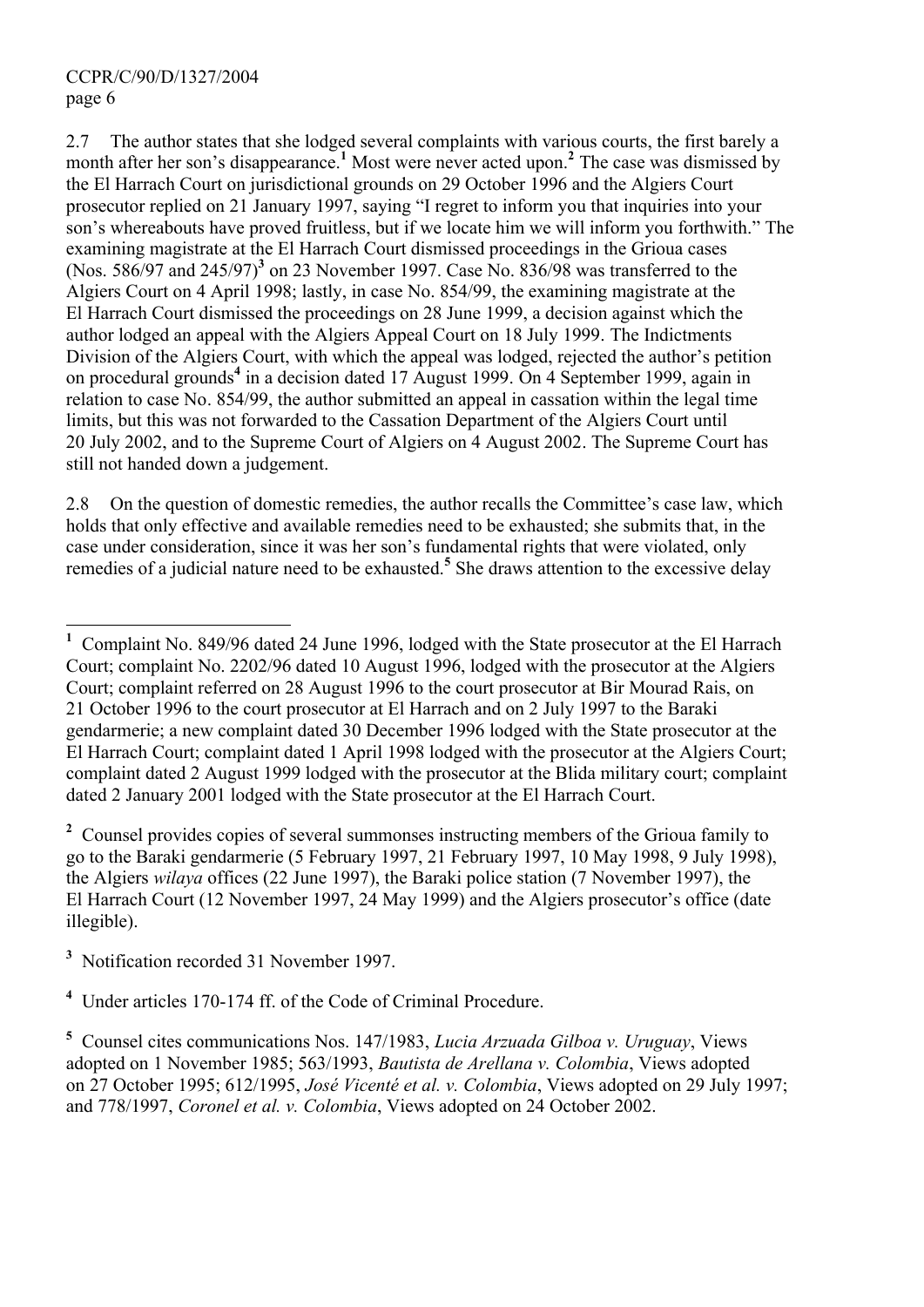(nearly three years) between the submission of her appeal in cassation and its referral to the Algiers Supreme Court. During that time, on 21 May 2000, the author sent a telegram to the Supreme Court asking how the case was progressing. Her appeal is still before the Supreme Court, its tardy referral having greatly delayed its consideration and put back the date of any decision indefinitely. In view of the delay incurred in the judicial proceedings, counsel argues that these have been "unreasonably prolonged" within the meaning of article 5, paragraph 2 (b), of the Optional Protocol, and that the requirement to exhaust domestic remedies no longer applies for the purposes of the Committee's consideration of the case of the author's son. Furthermore, every procedure initiated by the author in the past eight years has proved futile. The Algerian courts, notwithstanding the copious evidence in the file on the disappearance of the author's son and the existence of corroborating testimony from several witnesses, have not exercised due diligence in ascertaining the fate of the author's son or in identifying, arresting and bringing to trial those responsible for his abduction. Under the circumstances, the available domestic remedies of a judicial nature should be deemed exhausted.

2.9 On the question of administrative remedies, a review of the procedures undertaken shows that the State party has no desire to assist families in their inquiries, and highlights the many inconsistencies often to be found in the various State authorities' handling of disappearance cases. The author has sent complaints by registered mail with recorded delivery to the State authorities at the highest level:**<sup>6</sup>** the President, the Prime Minister, the Minister of Justice, the Minister of the Interior, the Minister of Defence, the Ombudsman, the President of the National Observatory for Human Rights and subsequently the President of the National Advisory Commission for the Promotion and Protection of Human Rights, which replaced the Observatory in 2001. The Observatory replied to the author on three occasions. On 17 September 1997, it wrote: "Following steps taken by the Observatory and according to information received from Police Headquarters, the individual in question faces proceedings under detention warrant No. 996/96 issued by the examining magistrate." On 27 January 1999, the Observatory informed her it had "duly contacted the relevant security services. We undertake to forward to you any new information from the inquiry that we may receive". Lastly, on 5 June 1999, the Observatory confirmed that "following steps taken by the Observatory and on the basis of information received from the security services, we can confirm that the individual in question is wanted by these services and is the subject of arrest warrant No. 996/96 issued by the El Harrach Court, which has territorial jurisdiction". Yet the only military and judicial authorities in a position to provide the Observatory with such information have never acknowledged that the author's son faced judicial proceedings. The file on the disappearance was lodged with the Office for Families of the Disappeared on 11 November 1998.

2.10 The author states that the case was submitted to the United Nations Working Group on Enforced or Involuntary Disappearances on 19 October 1998, but counsel refers to the Committee's case law, which holds that "extra-conventional procedures or mechanisms established by the Commission on Human Rights or the Economic and Social Council, and

**<sup>6</sup>** Counsel provides copies of letters, in Arabic, with proof of delivery.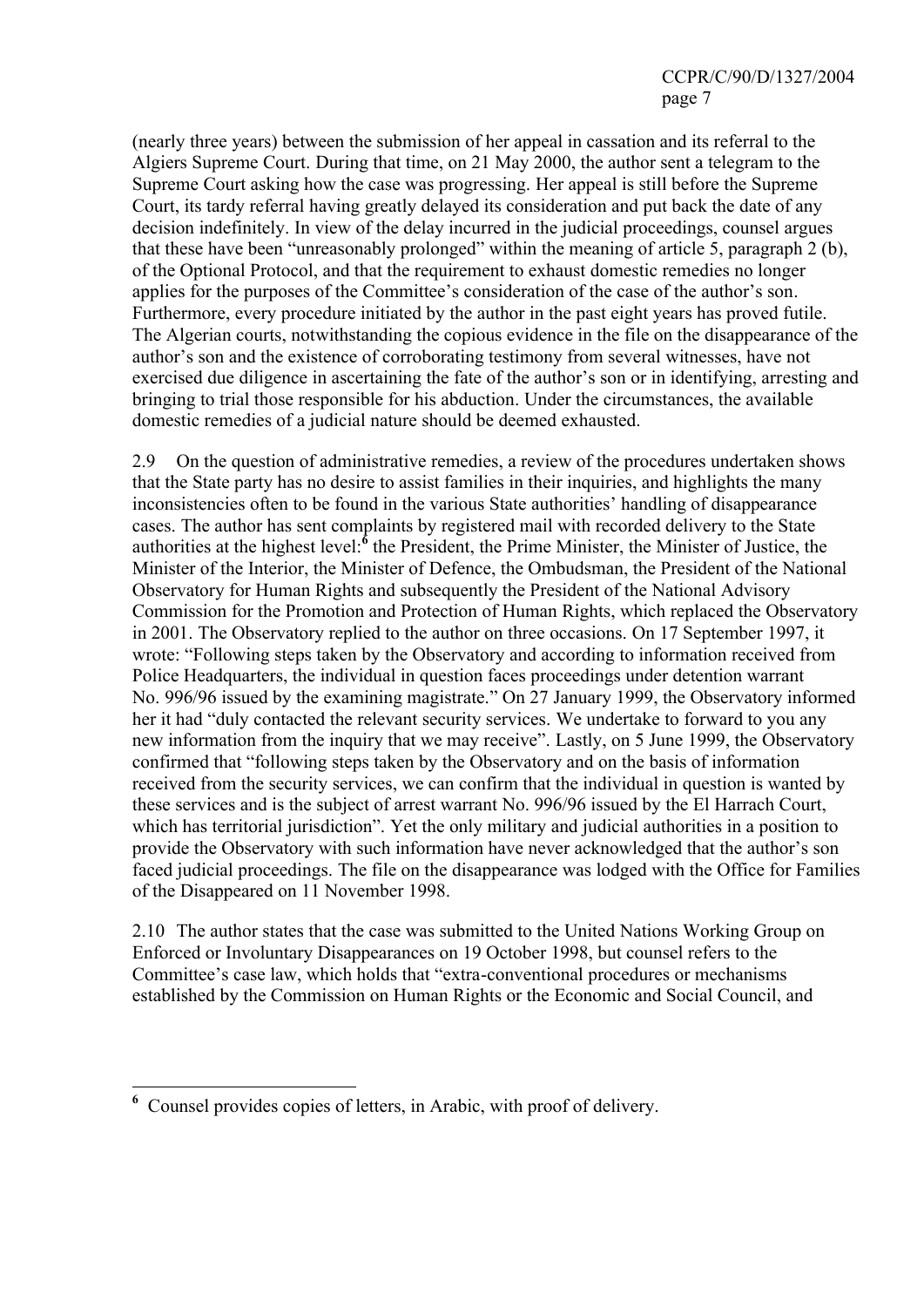whose mandates are to examine and publicly report on human rights situations in specific countries or territories or on major phenomena of human rights violations worldwide, do not, as the State party should be aware, constitute a procedure of international investigation or settlement within the meaning of article 5, paragraph 2 (a), of the Optional Protocol".<sup>7</sup> Lastly, counsel emphasizes that the case of the author's son is not unique in Algeria. More than 7,000 families are searching for relatives who have disappeared, chiefly from police, gendarmerie and Algerian Army premises. No serious inquiry has been conducted to establish who was guilty of these disappearances. To this day, most of the perpetrators known to and identified by witnesses or family members enjoy complete impunity, and all administrative and judicial remedies have proved futile.

# **The complaint**

3.1 The author claims that the facts as presented reveal violations of article 2, paragraph 3, and article 7, in respect of herself and her son, and of article 2, paragraph 3, and articles 9 and 16 of the Covenant in respect of her son.

3.2 As to the claims under article 7 in respect of the author's son, the circumstances of his disappearance and the total secrecy surrounding his highly probable detention are factors recognized by the Commission on Human Rights as constituting in themselves a form of inhuman or degrading treatment. The Committee has also accepted that being subjected to forced disappearance may be regarded as inhuman or degrading treatment of the victim.**<sup>8</sup>** The author pursues her search every day, despite her age (65) and the difficulty she has in moving around. She suffers deeply from the constant uncertainty over her son's fate. This uncertainty and the authorities' refusal to divulge any information is a cause of profound and continuing anguish. The Committee has recognized that the disappearance of a close relative constitutes a violation of article 7 of the Covenant in respect of the family.**<sup>9</sup>**

3.3 As to article 9, the author's son was arrested on 16 May 1996 and his family has not seen him since. No legal grounds were given for his arrest and his detention was not entered in the police custody registers. Officially, there is no trace of his whereabouts or his fate. The fact that his detention has not been acknowledged and was carried out in complete disregard of the

**<sup>9</sup>** Counsel cites communication No. 107/1981, *Elena Quinteros Almeida v. Uruguay*, Views adopted on 21 July 1983, and the Committee's concluding observations on Algeria in 1998 (CCPR/C/79/Add.95, 18 August 1998, para. 10).

 $\overline{a}$ **<sup>7</sup>** Communication No. 540/1993, *Celis Lauréano v. Peru*, Views adopted on 25 March 1996, para. 7 (1).

**<sup>8</sup>** Counsel cites communications Nos. 449/1991, *Mójica v. Dominican Republic*, Views adopted on 10 August 1994; 540/1993, *Celis Lauréano v. Peru*, Views adopted on 25 March 1996; 542/1993, *Tshishimbi v. Zaire*, Views adopted on 25 March 1996.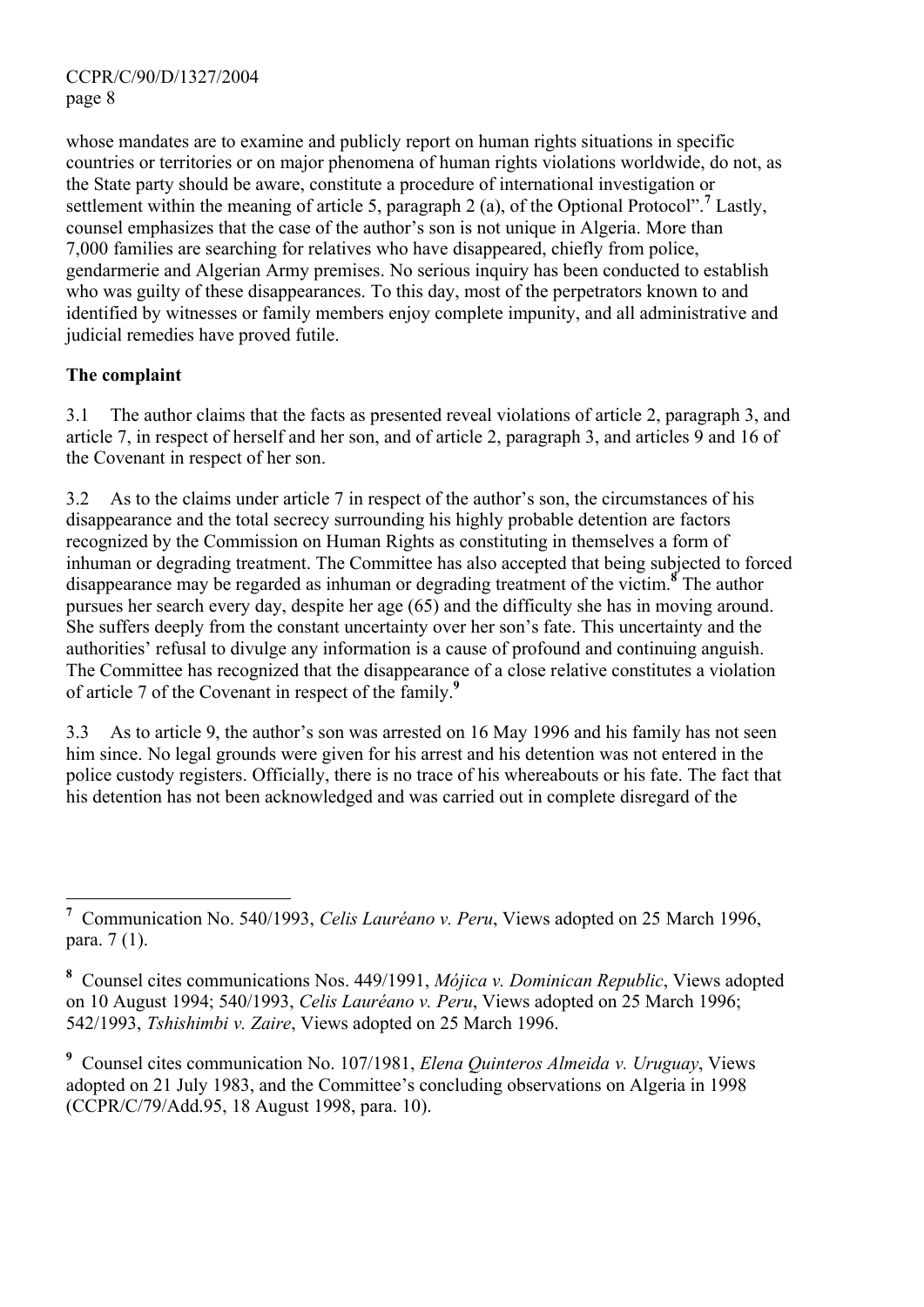CCPR/C/90/D/1327/2004 page 9

guarantees set forth in article 9, that the investigations have displayed none of the efficiency or effectiveness required in such circumstances, and that the authorities persist in concealing what has happened to him, means that he has been arbitrarily deprived of his liberty and the protection afforded by the guarantees specified in article 9. According to the Committee's case law, the unacknowledged detention of any individual constitutes a violation of article 9 of the Covenant.**<sup>10</sup>** Under the circumstances, the violation of article 9 is sufficiently serious for the authorities to be required to account for it.

3.4 Article 16 establishes the right of everyone to be recognized as the subject of rights and obligations. Forced disappearance is essentially a denial of that right insofar as a refusal by the perpetrators to disclose the fate or whereabouts of the person concerned or to acknowledge the deprivation of liberty places that person outside the protection of the law.**<sup>11</sup>** Furthermore, in its concluding observations on the State party's second periodic report, the Committee recognized that forced disappearances might involve the right guaranteed under article 16 of the Covenant.**<sup>12</sup>**

3.5 With regard to article 2, paragraph 3, of the Covenant, the detention of the author's son has not been acknowledged and he is thus deprived of his legitimate right to an effective remedy against his arbitrary detention. For her part, the author has sought every remedy at her disposal, but has constantly run up against the authorities' refusal to acknowledge her son's arrest and detention. The State party had an obligation to guarantee her son's rights, and its denial that the security services were involved in his forced disappearance cannot be considered an acceptable and sufficient response to resolve the case of the author's son's forced disappearance. In addition, according to the Committee's general comment No. 31, the positive obligations on States parties, under paragraph 3, to ensure Covenant rights will only be fully discharged if individuals are protected by the State, not just against violations of Covenant rights by its agents, but also against acts committed by private persons or entities that would impair the enjoyment of Covenant rights. There may be circumstances in which a failure to ensure Covenant rights as

**<sup>10</sup>** Counsel cites communications Nos. 612/1995, *José Vicenté et al. v. Colombia*, Views adopted on 29 July 1997; 542/1993, *Tshishimbi v. Zaire*, Views adopted on 25 March 1996; 540/1993, *Celis Lauréano v. Peru*, Views adopted on 25 March 1996; 563/1993, *Bautista de Arellana v. Colombia*, Views adopted on 27 October 1995; 181/1984, *Sanjuan Arévalo v. Colombia*, Views adopted on 3 November 1989; 139/1983, *Conteris v. Uruguay*, Views adopted on 17 July 1985; and 56/1979, *Celiberti de Casariego v. Uruguay*, Views adopted on 29 July 1981.

**<sup>11</sup>** Counsel cites the third preambular paragraph of the Declaration on the Protection of All Persons from Enforced Disappearance, General Assembly resolution 47/133 of 18 December 1992 (A/RES/47/133).

**<sup>12</sup>** CCPR/C/79/Add.95, para. 10.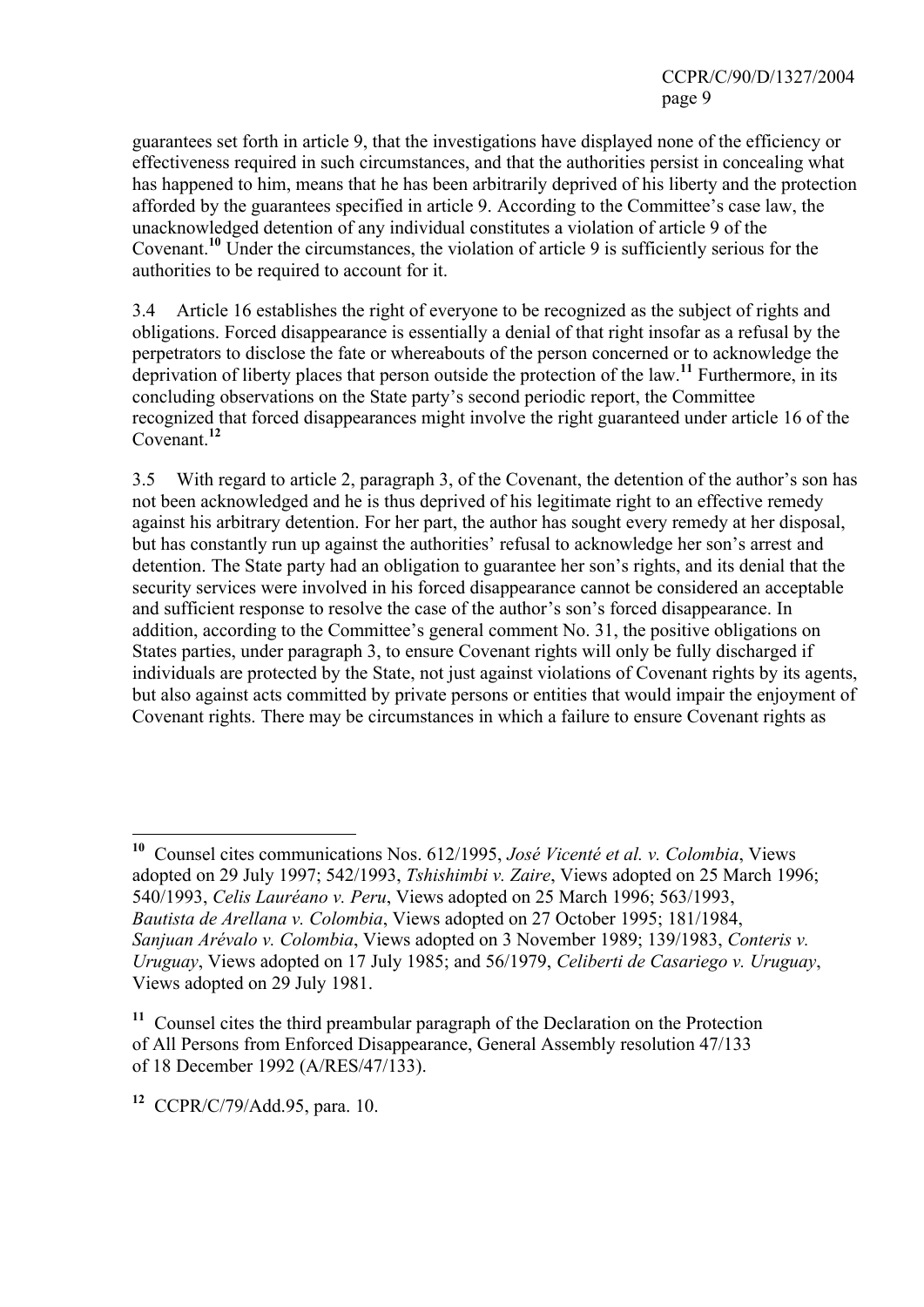CCPR/C/90/D/1327/2004 page 10

required by article 2 would give rise to violations, as a result of States parties' permitting or failing to take appropriate measures or to exercise due diligence to prevent or punish such acts by private persons.

3.6 The author asks the Committee to find that the State party has violated article 2, paragraph 3, and articles 7, 9 and 16 of the Covenant and to request the State party to order independent investigations as a matter of urgency with a view to locating her son, to bring the perpetrators of the forced disappearance before the competent civil authorities for prosecution, and to provide adequate reparation.

# **State party's observations on the admissibility and merits of the communication**

4.1 On 28 August 2005, the State party reported that inquiries by the clerk of the Supreme Court had not succeeded in locating the Grioua file. The State party therefore requested further details, including the number of the receipt issued upon deposition of the file with the Supreme Court. Considering the large number of cases before the Court, more specific information would help shed light on the case in question.

4.2 By note verbale dated 9 January 2006, the State party reported that the Grioua case had been brought to the police's attention by a complaint from Mohamed Grioua's brother Saad, alleging abduction on 16 May 1996 "by persons unknown". Charges of abduction, a punishable offence under article 291 of the Criminal Code, were filed by the prosecutor at El Harrach (Algiers) with the examining magistrate of the third division. Several months of inquiries having failed to identify the perpetrator of the alleged abduction, the examining magistrate decided on 23 November 1997 to dismiss the proceedings. An appeal was lodged with the Indictments Division of the Algiers Court, which in a ruling dated 17 August 1999 rejected it on procedural grounds as failing to comply with the provisions of the Code of Criminal Procedure governing appeals against decisions of examining magistrates. Upon appeal in cassation, the Supreme Court handed down a judgement rejecting the application.

# **Author's comments on the State party's observations**

5. On 24 February 2006, counsel argued that the State party was merely recapitulating the judicial procedure, not responding on the merits to either deny or accept responsibility for the forced disappearance of the author's son. According to the Committee's case law, the State party must furnish evidence if it seeks to refute claims made by the author of a communication: it is no use the State party merely denying them, whether explicitly or implicitly.**<sup>13</sup>** In terms of procedure, counsel pointed out that all relevant effective remedies had been exhausted and drew attention to the time that had elapsed between the submission of the author's appeal and its referral to the Supreme Court.

<sup>13</sup> **<sup>13</sup>** Counsel cites communication No. 107/1981, *Elena Quinteros Almeida v. Uruguay*, Views adopted on 21 July 1983.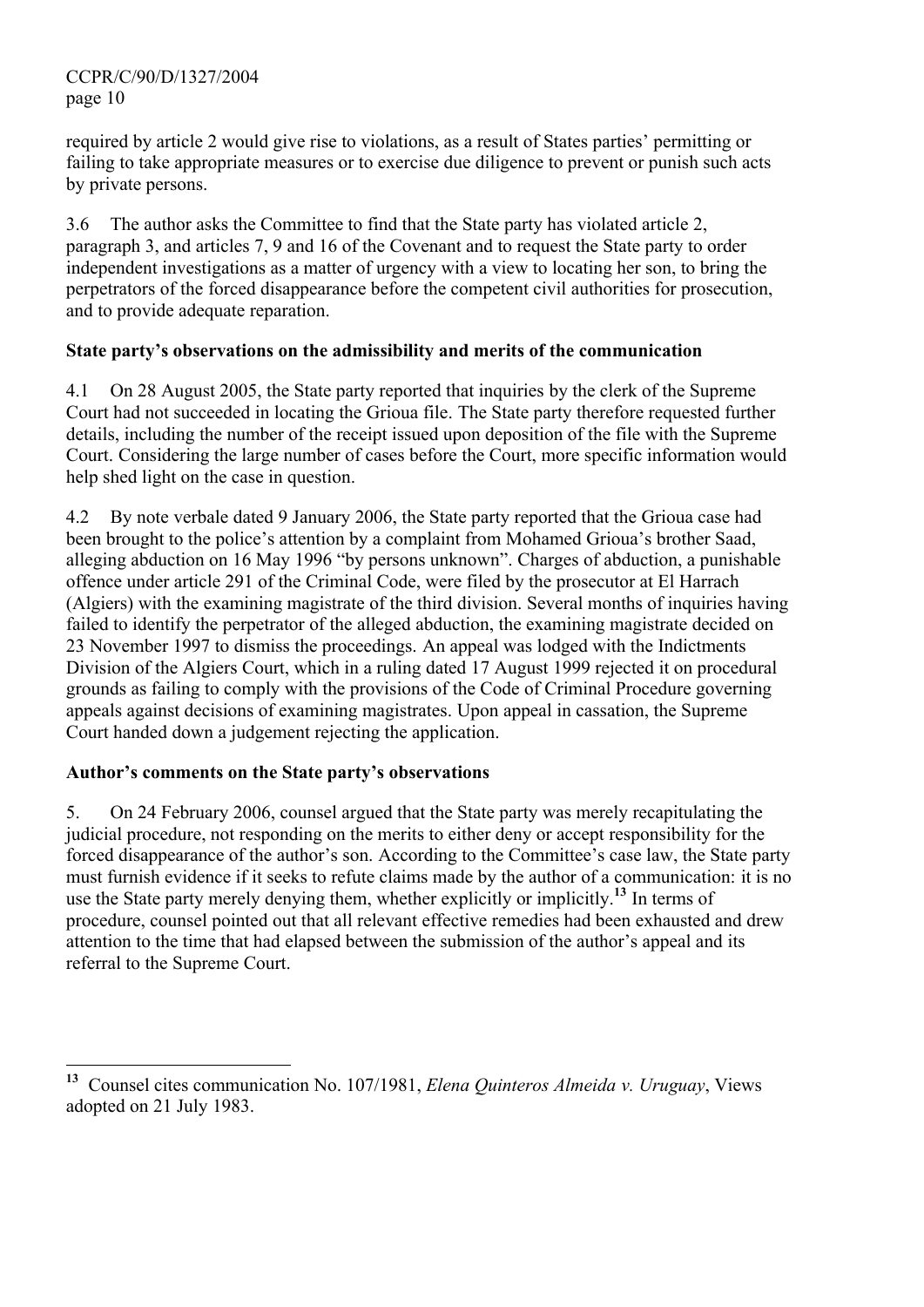# **Issues and proceedings before the Committee**

# **Admissibility considerations**

6.1 Before considering any claim contained in a communication, the Human Rights Committee must, in accordance with rule 93 of its rules of procedure, decide whether or not the communication is admissible under the Optional Protocol to the Covenant.

6.2 The Committee notes that the same matter is not being examined under any other procedure of international investigation or settlement, as required under article 5, paragraph 2 (a), of the Optional Protocol.

6.3 With regard to exhaustion of domestic remedies, the Committee notes that the State party makes no comment on the admissibility of the communication. It notes that the author states that since 1996 she has lodged numerous complaints, the outcome of which was a dismissal of proceedings, upheld on appeal despite, the author says, the copious evidence in the file on her son's disappearance and the existence of corroborating testimony from several witnesses. The Committee also considers that the application of domestic remedies in response to the other complaints introduced repeatedly and persistently by the author since 1996 has been unduly prolonged. It therefore considers that the author has met the requirements of article 5, paragraph 2 (b), of the Optional Protocol.

6.4 As to the claims under articles 7 and 9 of the Covenant, the Committee notes that the author has made detailed allegations about her son's disappearance and the ill-treatment he allegedly suffered. The State party has not replied to these allegations. In this case, the Committee takes the view that the facts described by the author are sufficient to substantiate the complaints under articles 7 and 9 for the purposes of admissibility. As to the claim under article 2, paragraph 3, the Committee considers that this allegation has also been sufficiently substantiated for the purposes of admissibility.

6.5 As regards the claims under article 16, the Committee considers that the question of whether and under what circumstances a forced disappearance may amount to denying recognition of the victim of such acts as a person before the law is intimately linked to the facts of this case. Therefore, it concludes that such claims are most appropriately dealt with at the merits stage of the communication.

6.6 The Committee concludes that the communication is admissible under article 2, paragraph 3, and articles 7, 9 and 16 of the Covenant, and proceeds to their consideration on the merits.

# **Consideration of the merits**

7.1 The Human Rights Committee has considered the present communication in the light of all the information made available to it by the parties, in accordance with article 5, paragraph 1, of the Optional Protocol.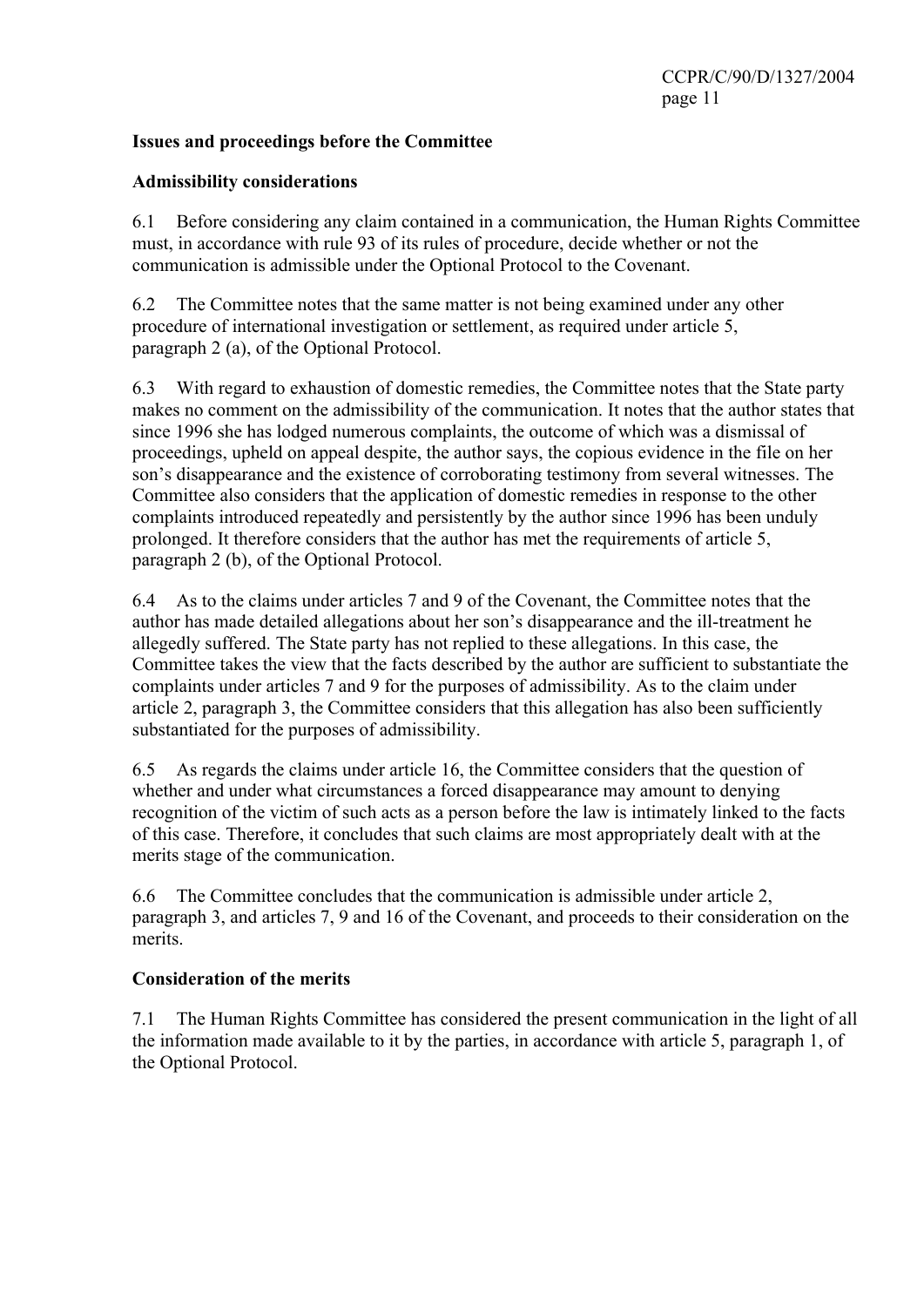7.2 The Committee recalls the definition of enforced disappearance in article 7, paragraph 2 (i), of the Rome Statute of the International Criminal Court: "Enforced disappearance of persons means the arrest, detention or abduction of persons by, or with the authorization, support or acquiescence of, a State or a political organization, followed by a refusal to acknowledge that deprivation of freedom or to give information on the fate or whereabouts of those persons, with the intention of removing them from the protection of the law for a prolonged period of time." Any act leading to such disappearance constitutes a violation of many of the rights enshrined in the Covenant, including the right to liberty and security of the person (art. 9), the right not to be subjected to torture or to cruel, inhuman or degrading treatment or punishment (art. 7), and the right of all persons deprived of their liberty to be treated with humanity and with respect for the inherent dignity of the human person (art. 10). It also violates or constitutes a grave threat to the right to life (art. 6).**<sup>14</sup>** In the present case, the author invokes articles 7, 9 and 16.

7.3 With regard to the author's claim of disappearance, the Committee notes that the author and the State party have submitted different versions of the events in question. The author contends that her son was arrested on 16 May 1996 by agents of the State and has been missing since that date, while according to the National Observatory for Human Rights her son is wanted under arrest warrant No. 996/96 issued by the El Harrach Court. The Committee notes the State party's indication that the examining magistrate considered the charge of abduction and, following investigations that failed to establish the identity of the perpetrator of the alleged abduction, decided to dismiss proceedings.

7.4 The Committee reaffirms**<sup>15</sup>** that the burden of proof cannot rest on the author of the communication alone, especially considering that the author and the State party do not always have equal access to the evidence and frequently the State party alone has the relevant information. It is implicit in article 4, paragraph 2, of the Optional Protocol that the State party has the duty to investigate in good faith all allegations of violations of the Covenant made against it and its representatives and to furnish to the Committee the information available to it. In cases where the allegations are corroborated by credible evidence submitted by the author and where further clarification depends on information exclusively in the hands of the State party, the Committee considers the author's allegations sufficiently substantiated in the absence of satisfactory evidence or explanations to the contrary presented by the State party. In the present

 $\overline{a}$ See communication No. 950/2000, *Sarma v. Sri Lanka*, Views adopted on 31 July 2003, para. 9.3.

**<sup>15</sup>** Communications Nos. 146/1983, *Baboeram Adhin et al. v. Suriname*, Views adopted on 4 April 1985, para. 14.2; 139/1983, *Conteris v. Uruguay*, Views adopted on 17 July 1985, para. 7.2; 202/1986, *Graciela Ato del Avellanal v. Peru*, Views adopted on 31 October 1988, para. 9.2; 30/1978, *Bleier v. Uruguay*, Views adopted on 29 March 1982, para. 13.3; 107/1981, *Elena Quinteros Almeida v. Uruguay*, Views adopted on 21 July 1983, para. 11; and 992/2001, *Bousroual v. Algeria*, Views adopted on 30 March 2006, para. 9.4.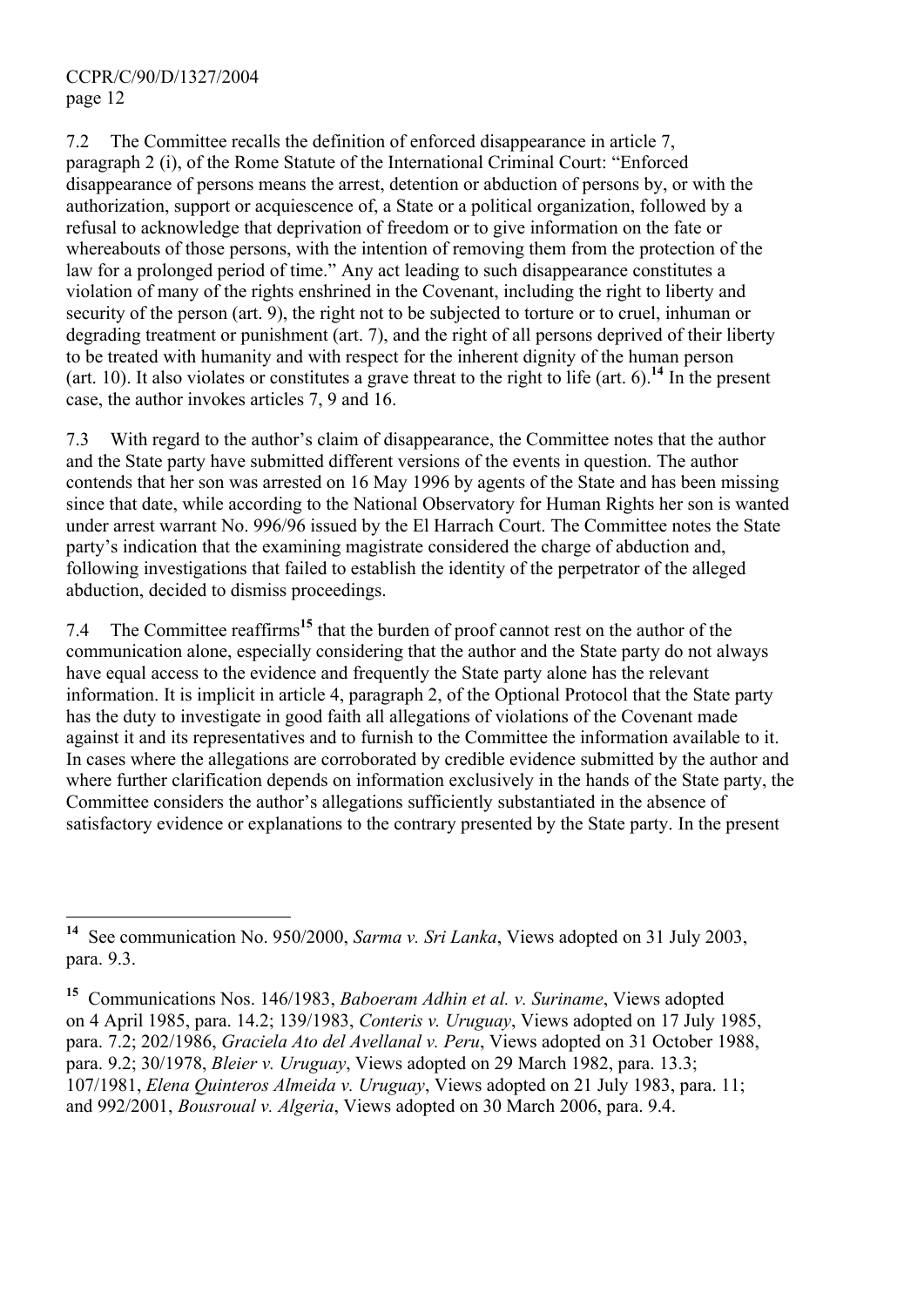case, the Committee has been provided with statements from witnesses who were present when the author's son was arrested by agents of the State party. Counsel has informed the Committee that one of those detained at the same time as the author's son, held with him and later released, has testified concerning their detention and the treatment to which they were subjected.

7.5 As to the alleged violation of article 9, the information before the Committee reveals that the author's son was removed from his home by agents of the State. The State party has not addressed the author's claims that her son's arrest and detention were arbitrary or illegal, or that he has not been seen since 16 May 1996. Under these circumstances, due weight must be given to the information provided by the author. The Committee recalls that detention incommunicado as such may violate article 9,**<sup>16</sup>** and notes the author's claim that her son was arrested and has been held incommunicado since 16 May 1996, without any possibility of access to a lawyer, or of challenging the lawfulness of his detention. In the absence of adequate explanations on this point from the State party, the Committee concludes that article 9 has been violated.

7.6 As to the alleged violation of article 7 of the Covenant, the Committee recognizes the degree of suffering involved in being held indefinitely without contact with the outside world. It recalls its general comment No. 20, on article 7, which recommends that States parties should make provision against detention incommunicado. In the circumstances, the Committee concludes that the disappearance of the author's son, preventing him from contacting his family and the outside world, constitutes a violation of article 7 of the Covenant.**<sup>17</sup>** Further, the circumstances surrounding the disappearance of the author's son and the testimony that he was tortured strongly suggest that he was so treated. The Committee has received nothing from the State party to dispel or counter such an inference. The Committee concludes that the treatment of the author's son amounts to a violation of article 7.**<sup>18</sup>**

7.7 The Committee also notes the anguish and distress caused to the author by her son's disappearance and her continued uncertainty as to his fate. It is therefore of the opinion that the facts before it reveal a violation of article 7 of the Covenant with regard to the author herself.**<sup>19</sup>**

 $\overline{a}$ 

**<sup>18</sup>** Communications Nos. 449/1991, *Mójica v. Dominican Republic*, Views adopted on 10 August 1994, para. 5.7; and 1196/2003, *Boucherf v. Algeria*, Views adopted on 30 March 2006, para. 9.6.

**<sup>19</sup>** Communications Nos. 107/1981, *Elena Quinteros Almeida v. Uruguay*, Views adopted on 21 July 1983, para. 14; and 950/2000, *Sarma v. Sri Lanka*, Views adopted on 31 July 2003, para. 9.5.

**<sup>16</sup>** Communication No. 1128/2002, *Rafael Marques de Morais v. Angola*, Views adopted on 29 March 2005, para. 6.3. See also general comment No. 8, para. 2.

**<sup>17</sup>** Communications Nos. 540/1993, *Celis Laureano v. Peru*, Views adopted on 25 March 1996, para. 8.5; 458/1991, *Mukong v. Cameroon*, Views adopted on 24 July 1994, para. 9.4; and 440/1990, *El-Megreisi v. Libyan Arab Jamahiriya*, Views adopted on 23 March 1994, para. 5.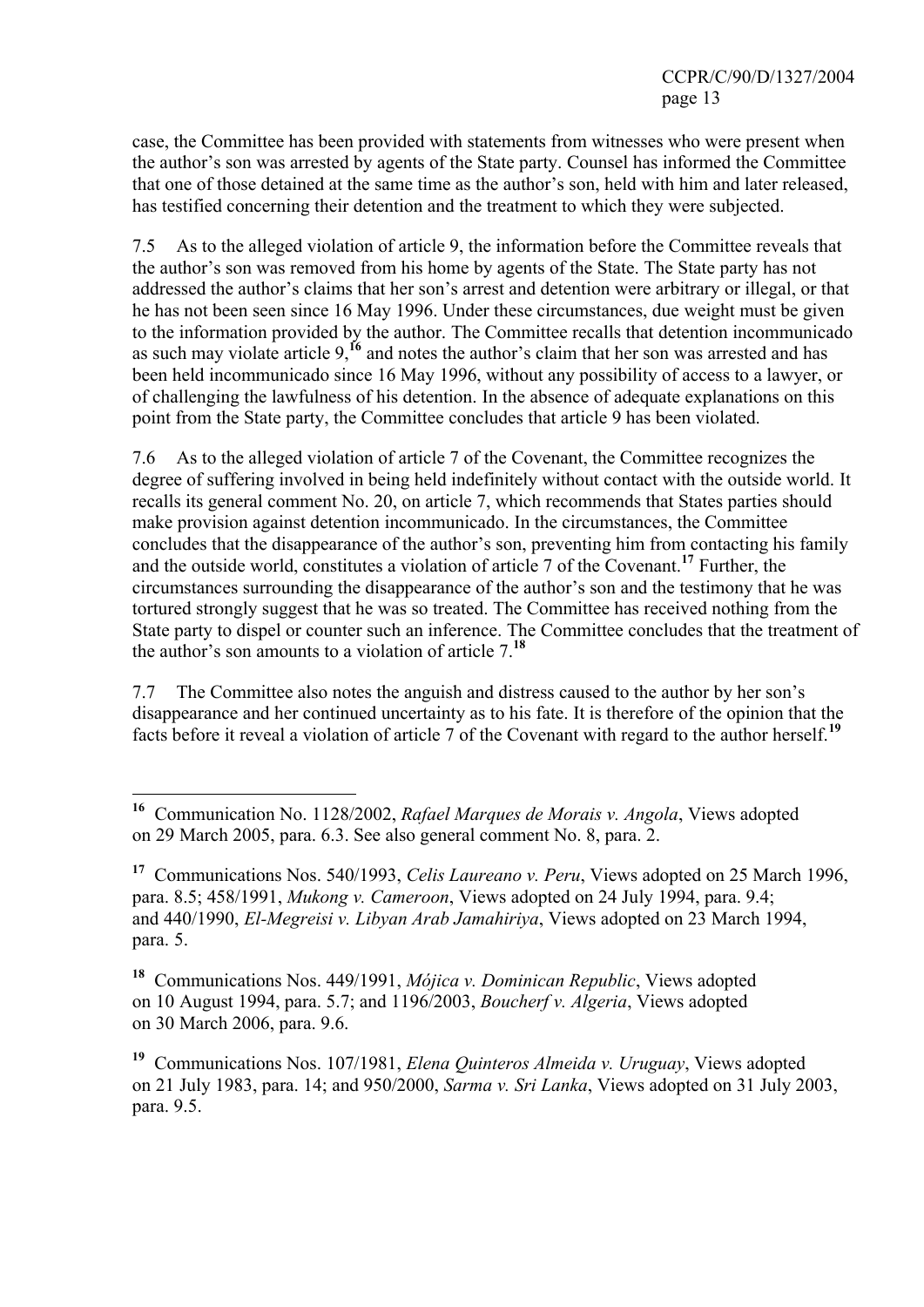7.8 As to the alleged violation of article 16 of the Covenant, the question arises as to whether and under what circumstances a forced disappearance may amount to denying the victim recognition as a person before the law. The Committee points out that intentionally removing a person from the protection of the law for a prolonged period of time may constitute a refusal to recognize that person before the law if the victim was in the hands of the State authorities when last seen and, at the same time, if the efforts of his or her relatives to obtain access to potentially effective remedies, including judicial remedies (Covenant, art. 2, para. 3) have been systematically impeded. In such situations, disappeared persons are in practice deprived of their capacity to exercise entitlements under law, including all their other rights under the Covenant, and of access to any possible remedy as a direct consequence of the actions of the State, which must be interpreted as a refusal to recognize such victims as persons before the law. The Committee notes that, under article 1, paragraph 2, of the Declaration on the Protection of All Persons from Enforced Disappearance,**<sup>20</sup>** enforced disappearance constitutes a violation of the rules of international law guaranteeing, inter alia, the right to recognition as a person before the law. It also recalls that article 7, paragraph 2 (i), of the Rome Statute of the International Criminal Court, recognizes that the "intention of removing [persons] from the protection of the law for a prolonged period of time" is an essential element in the definition of enforced disappearance. Lastly, article 2 of the International Convention for the Protection of All Persons from Enforced Disappearance mentions that enforced disappearance places the person concerned outside the protection of the law.

7.9 In the present case, the author indicates that her son was arrested together with other individuals by members of the National People's Army on 16 May 1996. After an identity check, he was allegedly taken to the Baraki military barracks. There has been no news of him since that date. The Committee notes that the State party has neither contested these facts nor conducted an investigation into the fate of the author's son, nor provided the author with any effective remedy. It is of the view that if a person is arrested by the authorities and there is subsequently no news of that person's fate, the failure by the authorities to conduct an investigation effectively places the disappeared person outside the protection of the law. Consequently, the Committee concludes that the facts before it in the present communication reveal a violation of article 16 of the Covenant.

7.10 The author has invoked article 2, paragraph 3, of the Covenant, which requires States parties to ensure that individuals have accessible, effective and enforceable remedies to uphold these rights. The Committee attaches importance to the establishment by States parties of appropriate judicial and administrative mechanisms for addressing alleged violations of rights under domestic law. It refers to its general comment No. 31,**<sup>21</sup>** which states that failure by a State party to investigate allegations of violations could in and of itself give rise to a separate breach of the Covenant. In the present case, the information before it indicates that neither the author nor her son have had access to an effective remedy, and the Committee concludes that the facts

<sup>20</sup> **<sup>20</sup>** See General Assembly resolution 47/133 of 18 December 1992.

**<sup>21</sup>** Paragraph 15.